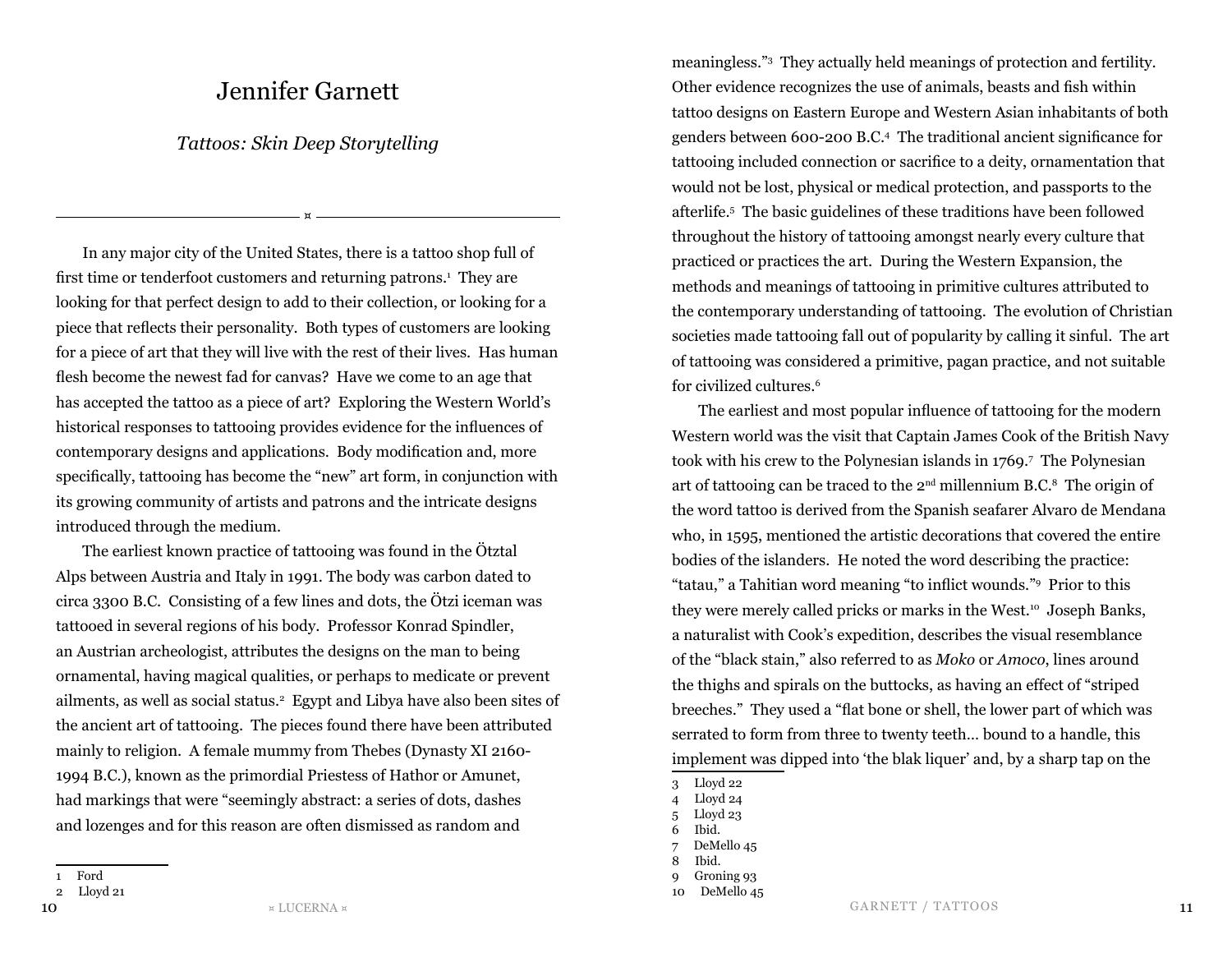handle, pierced the skin with some blood."<sup>11</sup> They would carve into the skin with an *Uhi*, cutting tool, and a *He Mahoe*, mallet, and rub a mixture of pigment made from resin, caterpillars or even gun powder into the wounds.12 Banks' notes also include lines, stars, other geometric shapes, animals and human figures worn by both genders. Women stained their lips with little design elsewhere, while men increased their collections every year. Later, sailors brought metals to the islands which replaced the use of bone or shell for the tools. The introduction of metals also made it possible for finer and more intricate work.13 Members of Polynesian society regarded the work as a skilled art form. "The [tattoo artist] was considered by his country-men a perfect master in the art of tattooing, and men of the highest rank and importance were in the habit of travelling long journeys in order to put their skin under his hands." 14 Social status and wealth attributed to the quality and quantity of work on the recipient. Outside of the Polynesian society, Buddhists learned their craft from tattooing those who could not afford the professional work of the Polynesian community, which contributed to the importance of the art in East Asian societies.15

The practice was eventually destroyed by missionary activity throughout Polynesia. Missionaries wanted to civilize these people by "prohibit[ing] tattooing, polygamy and other habits considered uncivilized."16 Even with these restrictions placed upon them by the church throughout the  $18<sup>th</sup>$  and  $19<sup>th</sup>$  centuries, sailors returned to the Americas and Europe with Polynesian tattoos, as well as with tattooed Polynesians to exhibit. Displays of these individuals were huge moneymakers and solidified the art as a primitive function among the common masses in pubs, dime museums, as well as fairs, and influenced the civilized culture to view the natives as "tattooed savages." 17 The first record of an extensively tattooed person on display was Prince Giolo,

14 Ibid.

17 Ibid.

 $\texttt{12}$   $\texttt{13}$   $\texttt{14}$   $\texttt{15}$   $\texttt{16}$   $\texttt{17}$   $\texttt{18}$   $\texttt{19}$   $\texttt{19}$   $\texttt{100}$   $\texttt{13}$ GARNETT / TATTOOS

known as the "Painted Prince," who was traded and sold like a slave in several areas of Europe and eventually died of small pox.18 From the  $17<sup>th</sup>$  century to the 19<sup>th</sup> century, tattoos were seen as a mark of savagery, yet the explorers and sailors "eagerly received tattoos from native practitioners."19

Displaying tattooed natives in the United States did not start until much later with exhibits of "native villages" in World's Fairs and other exhibitions. The first tattoo artists travelled alongside the exhibits to provide souvenirs for the experience. In 1876, the Centennial Exhibition in Philadelphia displayed Alaskan, Hawaiian, and Samoan families in "authentic cultural environments."20 In 1893, the Columbian Expo in Chicago had a midway with exotic peoples from colonies around the world. These sorts of exhibits paved the way for human oddities including tattooed people and freaks to be shown at world's fairs and later on at carnivals and circuses. By 1901 the first full "Freak Show" arrived at the Pan American Exposition in Buffalo. 21 One of the main attractions for these freak shows were the presence of a person completely covered by tattoos. The most popular were of the female gender, not only because of the mark of savagery put upon the object of the male gaze, but also because this provided men with the opportunity to view a female in little clothing when it was customary for them to be almost completely covered. The first female tattooed spectacle was Irene "La Belle" Wood in 1882. The most famous was Betty Broadbent, who ran away from her family to join the circus in 1927, and by 1939 was Ringling Brothers and Barnum and Bailey's "youngest tattooed woman" at the age of 18.22 Popular tattooed men included Prince Constantine in 1873 (of Barnum and Bailey's Circus) and the Great Omi in 1934 (of Ripley's Auditorium Theatre).<sup>23</sup>

Alongside these exhibits of savages, tattooing was being modified "to fit local sensibility emphasizing patriotism rather than exoticism" within

<sup>11</sup> Lloyd 35-36

<sup>12</sup> Lloyd 40-41

<sup>13</sup> Lloyd 41

<sup>15</sup> Ibid.

<sup>16</sup> DeMello 47

<sup>18</sup> DeMello 47-48

<sup>19</sup> DeMello 49 20 DeMello 48

<sup>21</sup> Ibid.

<sup>22</sup> Braunberger 12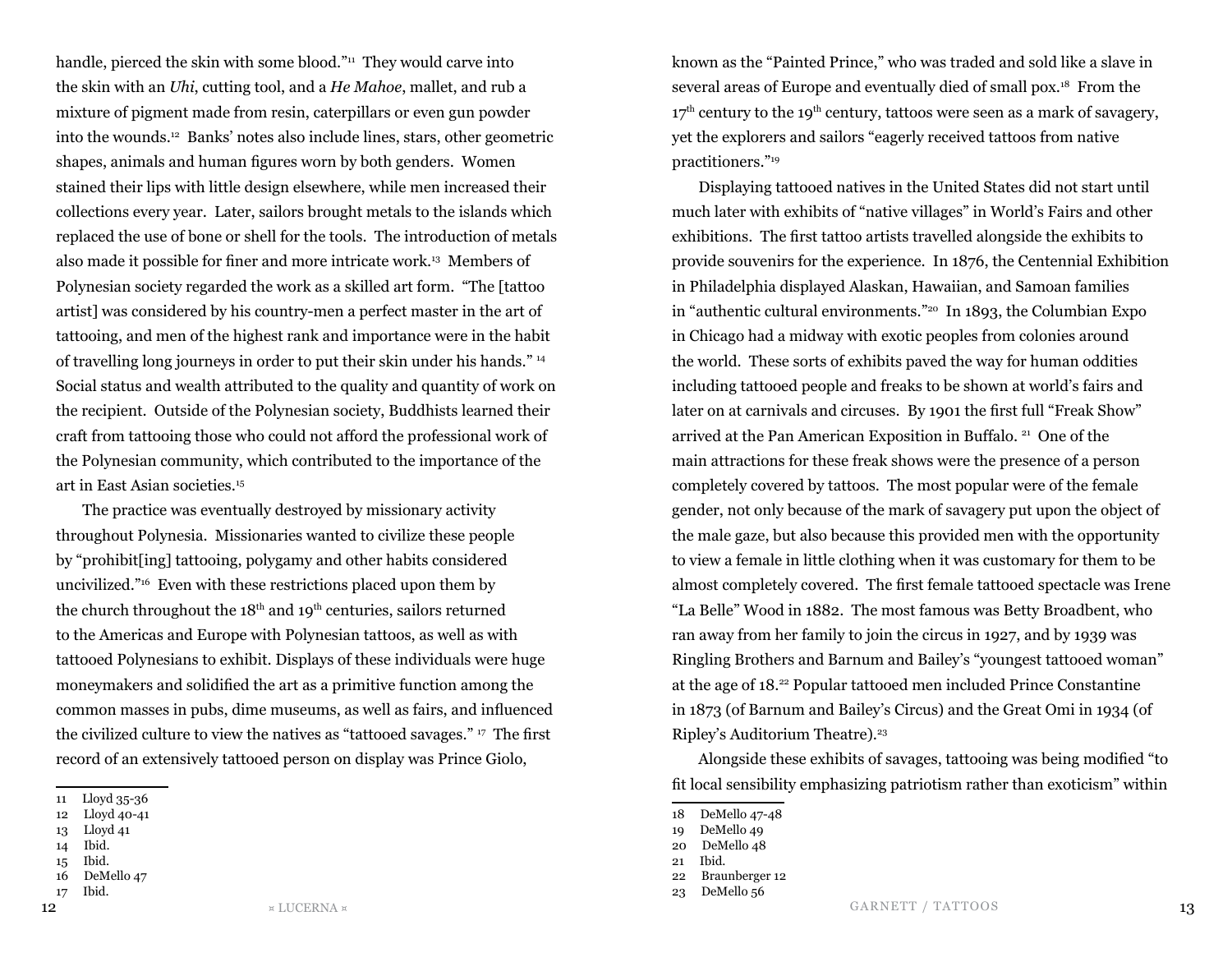the United States. The first known professional tattoo artist in the U.S. was Martin Hildebrandt, who set up shop in New York City in 1846. He got his start tattooing soldiers from both sides of the Civil War, and "was instrumental in establishing the U.S. tradition of tattooed servicemen."24 His daughter, Nora, was the country's first tattooed lady, but she was outshone by the, more popular Irene "La Belle" Wood.

In 1891, "Professor" Samuel O'Reilly patented the first electric tattoo machine in New York. His design was based on the perforating pen invented by Thomas Edison.<sup>25</sup> This machine allowed the use of multiple needles for outlining and shading, which, in turn, led to the use of color. Tattoos were hence cheaper, less painful, and faster to produce. "Early mechanical tattooing dove-tailed smoothly with the principles of the emerging pop culture dynamic of the age of the machine… Patrons who were engaged in the most ancient of corporeal rituals were seduced by the mechanical aura of modernity to physically interact with the visual elements of their changing society."26 This new method allowed tattooing to become readily available to the lower classes of society. Because of this, the upper classes eventually abandoned the practice, leading to the association of tattoos to the lower walks of life.<sup>27</sup>

The popularity of tattoos continued with the military, especially the Navy. Typically, the artists had no artistic training and learned most of the techniques on the circus and carnival circuits. Times of war were the most profitable for the tattoo artist with patrons wanting to establish their patriotism and memorialize their loved ones at home. Men's magazines like *Popular Mechanics* and *Popular Science* were the primary vehicles promising easy money by correspondence courses and instructional information sent to the home. Milton Zeis advertised correspondence courses at his "School of Tattooing," and Percy Waters offered instruction with apprenticeships in the early part of the  $20<sup>th</sup>$ century.28 Apprenticeships have not changed much since then. They included, then like now, tracing flash designs, cutting stencils, cleaning

28 DeMello 51

equipment, fixing machines, making needles, and running errands with little or no pay. Other popular tattooists of the early  $20<sup>th</sup>$  century included Captain Coleman, Paul Rogers, Robert Shaw, Bert Grimm, Charlie Wagner, "Lew-the-Jew" Alberts and Sailor Jerry Collins.29

Flash designs became popular because they were drawn by famous artists and displayed on the shop walls, in the form of flash pages, for patrons to choose from. They were good for the artistically untrained tattooist, but bad for the patron who had limited choices and customization was rare. Many of the designs on these flash pages have become classic and popular with specific social groups. Artists would trace new designs from customers and incorporate them into their collections. Images included on flash were pin-up style girls, military insignia, ships, jokes, cartoons, fierce animals, knives and skulls.30 Influences of other cultures were plentiful. Servicemen would come home from abroad with designs from other cultures. One significant contribution to contemporary tattoo designs was Sailor Jerry's work. Sailor Jerry, a merchant marine in World War II, was influenced by Far Eastern imagery. He incorporated dragons and other Asian themes into his flash; however, his designs at the time were not as popular as the familiar patriotic themes.

The period between the World Wars was known as the "Golden Age" of tattooing. Shops became "homes away from home" where military servicemen could meet, swap stories, and compete with the amount and size of their tattoos. 31 Women began to be denied tattoos unless they were 21, married and had the consent of their husbands, or were proven lesbians. This period had the highest social approval for tattoos because of their patriotic motifs. Military men continued to get tattoos most often, and were trendsetters in style, imagery and placement. The placement and explicitness of tattoos could cause a soldier to be discharged from the armed forces, so servicemen adapted their choices or altered already existing tattoos.32 Any sailor "worth his salt" had a

<sup>24</sup> DeMello 49

<sup>25</sup> DeMello 50

<sup>26</sup> McCabe 50

<sup>27</sup> DeMello 50

<sup>29</sup> Ibid.

<sup>30</sup> Ibid.

<sup>31</sup> DeMello 58

<sup>32</sup> DeMello 51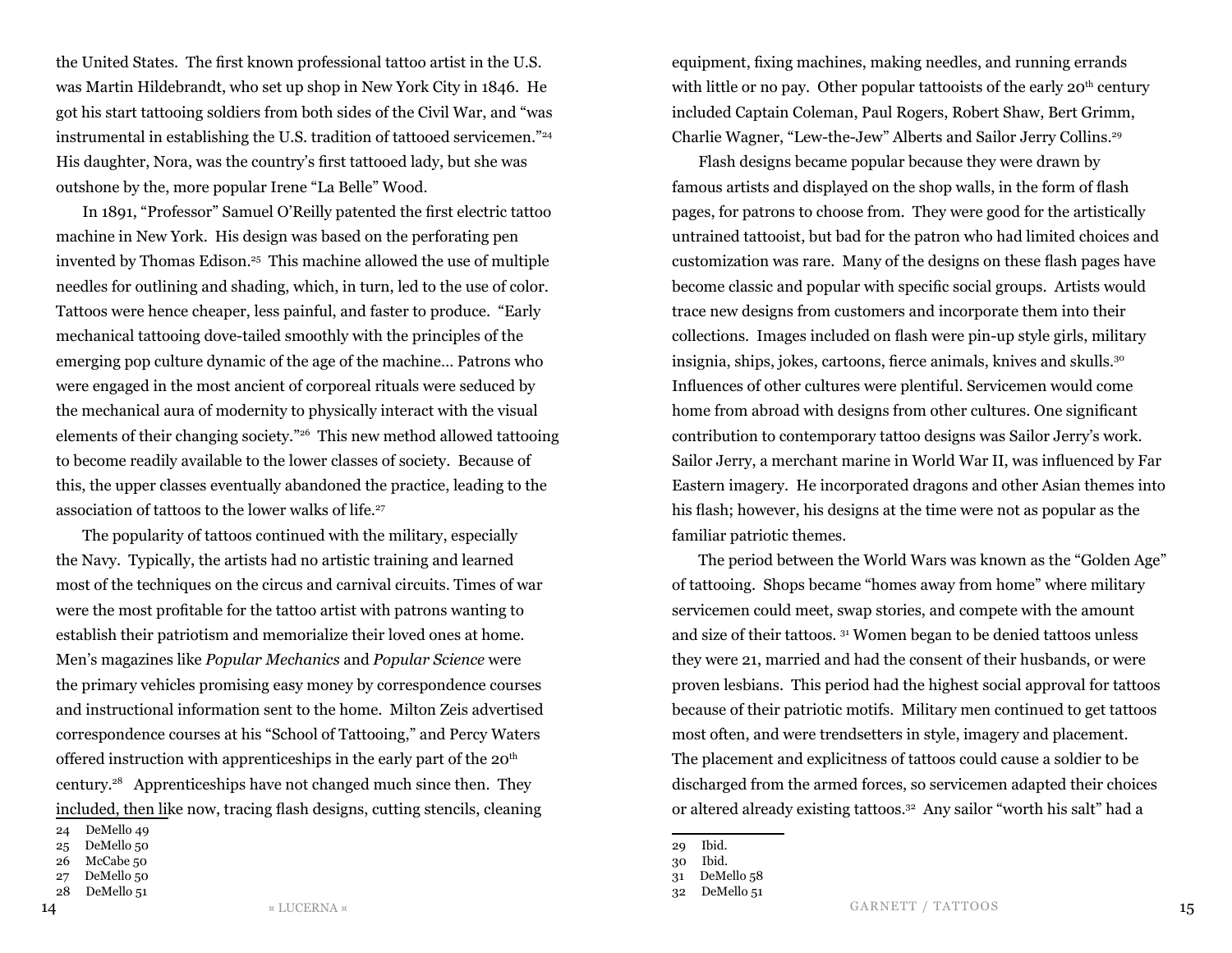tattoo for whom they represented achievements and a sort of protection. Superstitious and mystical ideas were tattooed on popular areas of the body while tattoos visible beyond the edges of the uniform were and still are prohibited. Some of these designs included pin-up girls on the calves or hula girls on the bicep so one could make her dance. Old staples were chest pieces of ships or eagles. A sailor would be worthy of receiving a bluebird on the chest after 5,000 miles at sea; the second after 10,000. Once they crossed the equator, they earned Neptune on their leg. And to keep them from drowning at sea, one would get a rooster on one foot and a pig on the other.33

The popularity of tattoos began to diminish in the 1960s with the lack of enlisted men looking at the military as a career. The Navy also began to actively oppose them. Tattooing was banned in areas of the United States with outbreaks of hepatitis C and regions where tattooists disregarded pre-World War II laws promoting cleanliness and age restrictions.34 The Nazi practice of marking prisoners also made tattoos of returning men ill-favored. The middle class began to reject tattoos, which marked the practice as deviant. "Scientific" studies were published that associated deviance with tattoos. Society began to attribute tattoos with gangs and convicts, while imagery and style became adapted to individual subgroups.35

There were three major categories of tattoos associated with society's outsiders: bikers, Chicanos, and prisoners. Biker tattoos were almost exclusively black and fine lined, as were prison tattoos (most bikers received their first tattoos while in prison). Harley-Davidson logos, V-twin engines, skulls, and text like "Born to Lose" or "Live to Ride, Ride to Live" were most popular. The majority of these tattoos were placed in the most visible areas of the body like arms and legs.36 Chicano tattoos were similar to biker designs and began with the Pachuca gang culture of the 40s and 50s in the Southwestern states. They were usually crafted by hand with a sewing needle and India ink and thus were black with

fine lines. Popular images were Christ, the Virgin of Guadalupe, and women with boldly shaded text.37 Prison tattoos used the same method as Chicano tattoos and identified specific social networks within and eventually outside of the prisons. Other countries forcibly tattooed detainees, like Japan, England, Cuba, and Nazi Germany, while American inmates marked themselves voluntarily. The most popular prison tattoo is the tear drop directly below the eye, representing the number of terms spent behind bars, and in some cases, how many murders the person had committed.38

In the 1960s, Sailor Jerry opened up a shop in Honolulu's Chinatown. Sailor Jerry never forgave the Japanese for bombing Pearl Harbor and took this non-acceptance to a new level. Oriental style tattooing was flourishing within Chinatown, and Sailor Jerry decided to "beat them at their own game" by incorporating U.S. imagery into the impressive color and shading used by the Japanese. He also took the Japanese incorporation of the entire body into consideration for his designs. His designs influenced other popular artists like Cliff Raven and Ed Hardy.39

Today tattoo regulations vary from state to state but most demand that the applicant be licensed through the health department. Currently, apprenticeships include first aid and blood-borne pathogens training, and future tattooists learn that tattooing minors is prohibited without parental consent.40 In the 1960s, Lyle Tuttle of San Francisco, California, helped with the updating of regulations.<sup>41</sup> He promoted the cleanliness of needles and machinery as vital for preventing the spread of disease.

Sailor Jerry's inspiring designs, along with the outsider sub-cultural styles, have influenced contemporary designs. Modern day tattoo designs include cultural influences from across the world representing past and present relationships through heredity as well as interest. Tribal, Sanskrit, or celestial, nearly any design idea, from an historical painting to a child's face, has been put on human skin somewhere. Tattoo designers have a lot more room to explore ideas, and they are

41 DeMello 78

<sup>33</sup> DeMello 64

<sup>34</sup> DeMello 66

<sup>35</sup> DeMello 67

<sup>36</sup> Ibid.

<sup>37</sup> Ibid.

<sup>38</sup> DeMello 69

<sup>39</sup> DeMello 73

<sup>40</sup> AAA Tattoo Directory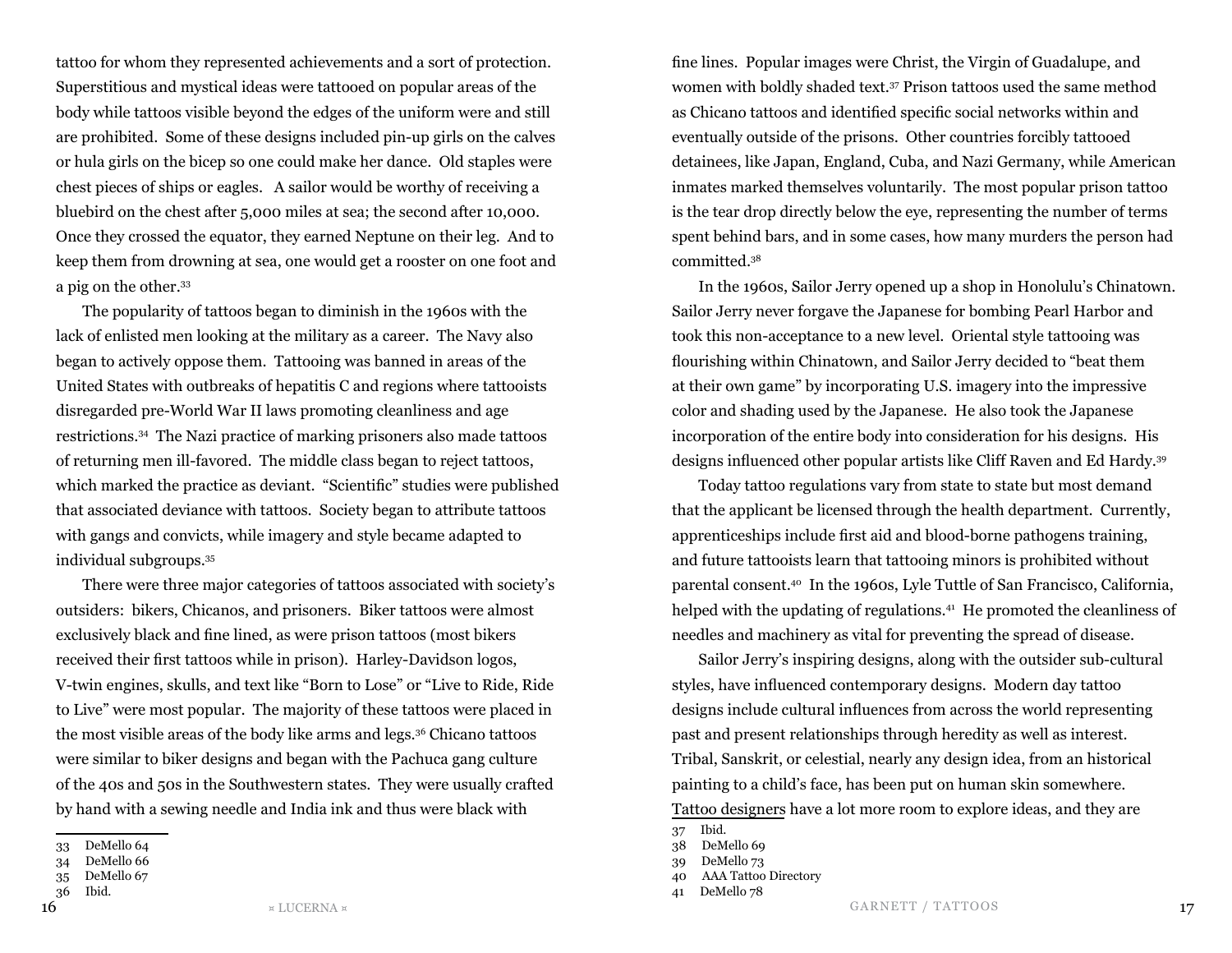not restricted to the flash designs that adorned the walls of early tattoo shops, yet you will still find shops today that practice in the traditional manner. Most patrons have ideas of what they want and ask that the tattoo artist design them. They are no longer forced to receive sample designs. Today, every portion of the body is considered for designs. "Sleeve" designs cover the whole arm, and "suits" cover the majority of the body. Normally these are created all at once and applied in several sittings. The tattoo artist and the patron collaborate on the design and then if the patron likes the idea they start "slinging ink" or "pounding skin."42 "There is no art more personal than a tattoo. It's an expression that is not commissioned for a corporation or a museum or gallery, or for other, richer people. It's for you alone. It emanates from and conveys your deepest wishes, dreams, fantasies, fears, spiritual beliefs… It commemorates big moments in your life. You are the inspiration for the image."43 The tattooist's practice has changed from offering a service to creating a piece of art that actually means something specifically for the patron.

In his book *Customizing the Body*, Clinton Sanders includes some characteristics to consider when questioning whether tattooing is an art form.44 He says that art must have an historical or crosscultural connection to creative practices, uniqueness, and must display aesthetic characteristics and evidence of technical skill. He also says that it must be collectible. Within the tattooist sphere, one that has several tattoos by the same artist is called a "showcase."45 Sanders also suggests that the artist must have a reputation and use conventional materials. In some locations, artists still practice ancient forms of tattooing, using Polynesian techniques for example. Being the focus of academic discussion and critical attention, purchased or collected by affluent consumers, and displayed in museum and gallery settings are characteristics that describe forms of art as well. Tattoo artists today have artistic backgrounds and many have advanced degrees that focus

45 Ford

on the elements of art and even tattooing itself. Conventions and shows occur throughout the world where tattoo artists meet and display their works and abilities. In recent years, tattoos have begun to be accepted as an art. Intricate designs and the amazing uses of colors and shading have made bodies seem like "canvases" to be displayed in galleries. In several areas of the world, there are human tattooed skins displayed in museums, such as the pieces in the Science Museum of London. Cultural and social influences contribute to the art of tattooing, which seems to be a characteristic of fine art. This is significant evidence that this "new" art form has entered the art world.

<sup>42</sup> Ford

<sup>43</sup> Shapiro 98

<sup>44</sup> Sanders 156